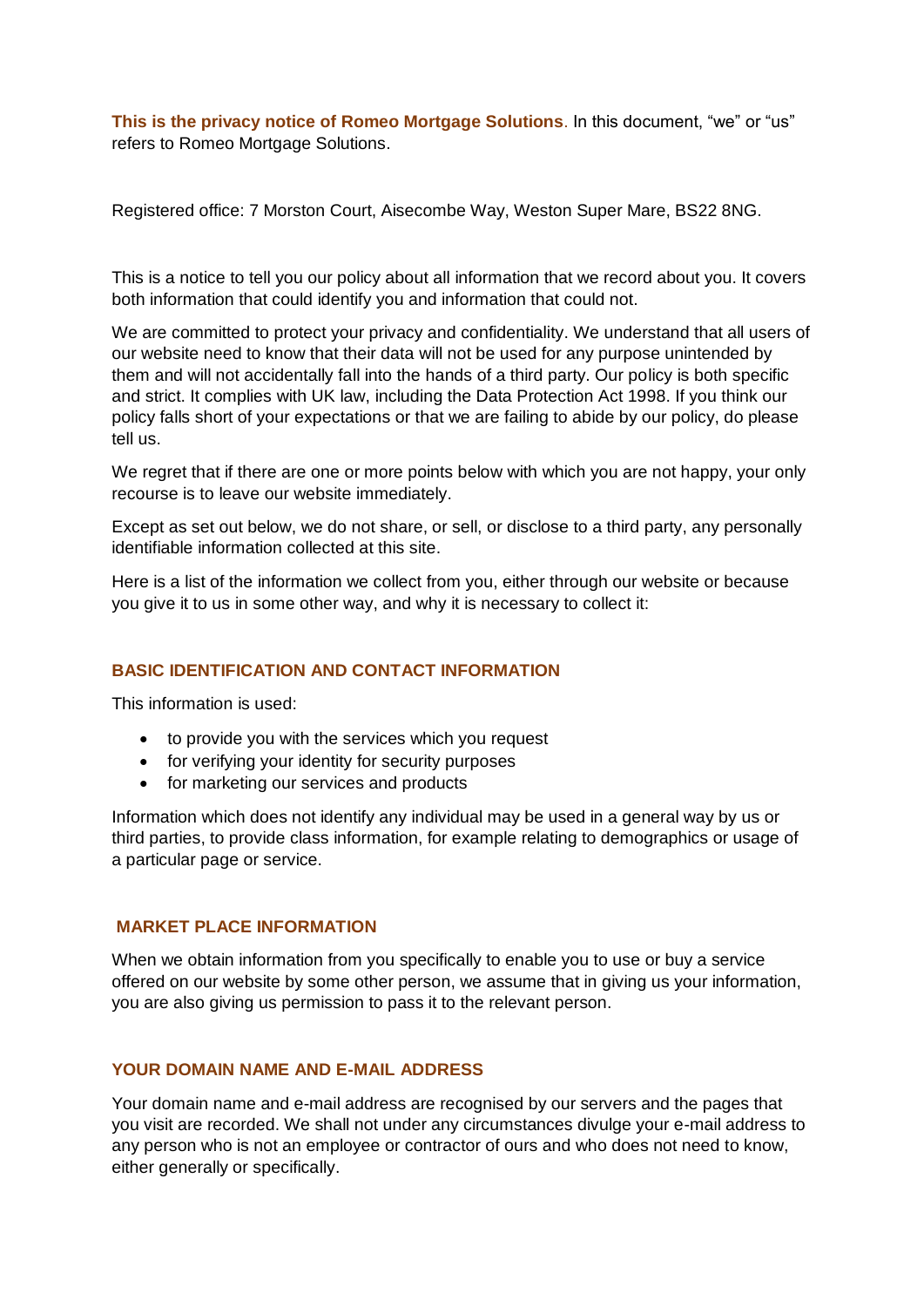# **This information is used:**

- to correspond with you or deal with you as you expect
- in a collective way not referable to any individual, for the purpose of quality control and improvement of our site
- to send you news about the services to which you have signed up
- to tell you about other of our services or services of sister websites

# **INFORMATION YOU POST ON OUR WEBSITE**

Information you send to us by posting to a forum or blog is stored on our servers. We do not specifically use of that information except to allow it to be read, but you will see in our terms and conditions that we reserve a right to use it in any way we decide.

# **WEBSITE USAGE INFORMATION**

We may use software embedded in our website (such as JavaScript) to collect information about which pages you view and how you reach them, what you do when you visit a page, the length of time you remain on the page, and how we perform in providing content to you. This data is not personally identifiable. It is collected by us to improve the service we provide. We do not pass this data to any third party.

# **BUSINESS AND PERSONAL INFORMATION**

This includes all information given to us in the course of your business and ours, such as information you give us in your capacity as our client. We undertake to preserve the confidentiality of the information and of the terms of our relationship. It is not used for any other purpose. We expect you to reciprocate this policy.

We keep information which forms part of our business record for a minimum of six years. That is because we may need it in some way to support a claim or defence in court. That is also the period within which our tax collecting authorities may demand to know it.

# **THIRD PARTY ADVERTISING**

Third parties may advertise on our website. In doing so, those parties, their agents or other companies working for them may use technology that automatically collects your IP address when they send an advertisement that appears on our site to your browser. They may also use other technology such as cookies or JavaScript to personalise the content of, and to measure the performance of their adverts. We do not have control over these technologies or the data that these parties obtain. Accordingly, this privacy notice does not cover the information practices of these third parties.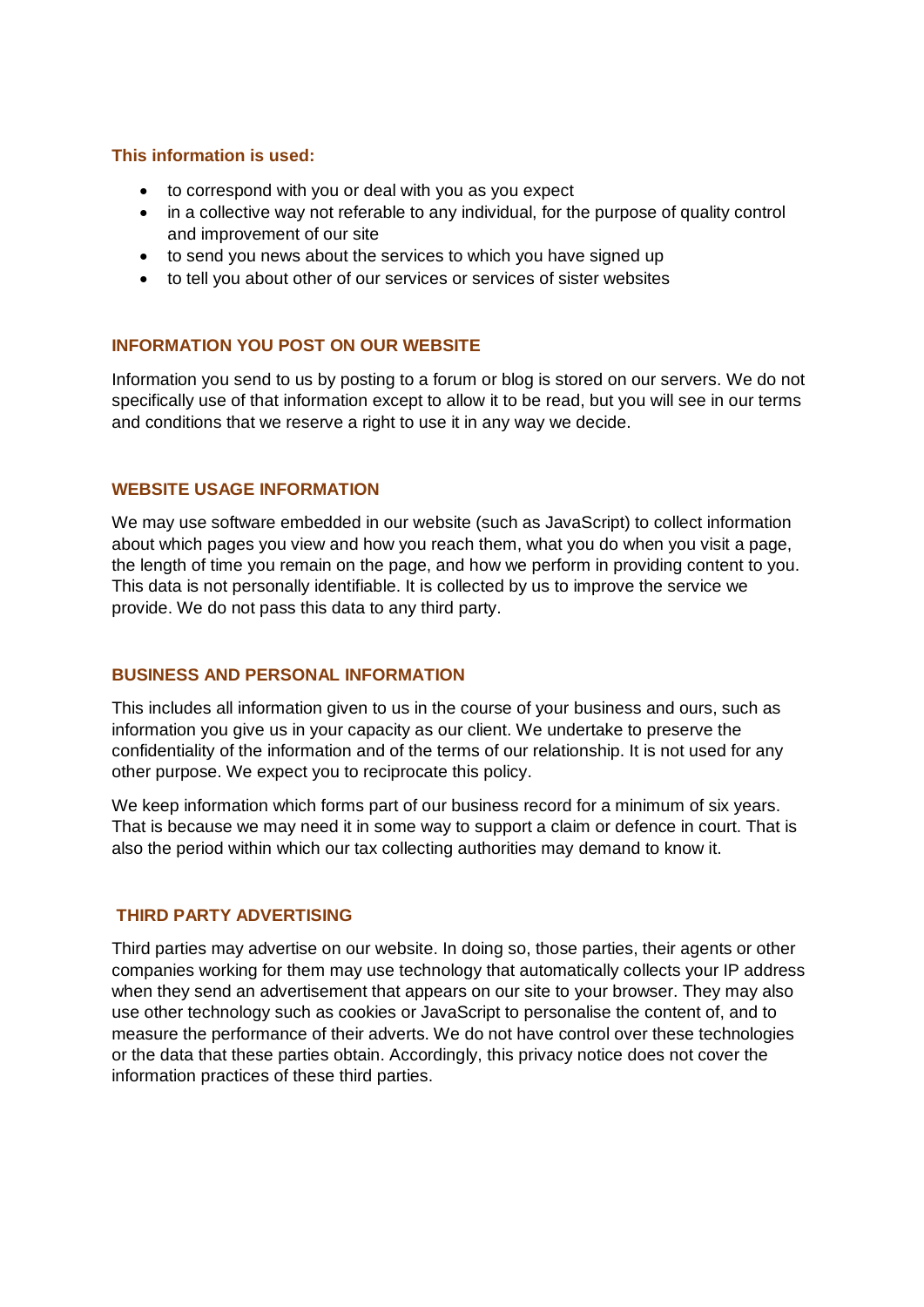### **COOKIES**

We use cookies on our website. Please see our Cookies Policy for more information on how cookies work and how we use them.

#### **CALLING OUR OFFICE**

When you call our office, we may collect Calling Line Identification (CLI) information. We use this information to help improve the efficiency and effectiveness of our help line. We never pass this information to third parties.

### **EMAILING US**

Email is not always a secure mode of communication and we provide no guarantee that confidentiality of the information provided in an email will be maintained during transmission.

We will never send you an email asking you to transfer deposit funds. If you ever receive an email from us which provides bank account details for you to transfer money, please speak to us on our main line number to confirm it is genuine.

#### **SENDING A MESSAGE TO OUR SUPPORT SYSTEM**

When you send a message, we collect the data you have given to us in that message in order to obtain confirmation that you are entitled to receive the information and to provide to you the information you need.

We record your request and our reply to increase the efficiency of our organisation. We may keep personally identifiable information associated with your message, such as your name or email address.

### **COMPLAINING**

When we receive a complaint, we record all the information you have given to us. We use that information to resolve your complaint. If your complaint reasonably requires us to contact some other person, we may decide to give to that other person some of the information contained in your complaint. We do this as infrequently as possible, but it is a matter for our sole discretion as to whether we do give information, and, if we do, what that information is.

We may also compile statistics showing information obtained from this source to assess the level of service we provide, but not in a way that could identify you or any other person.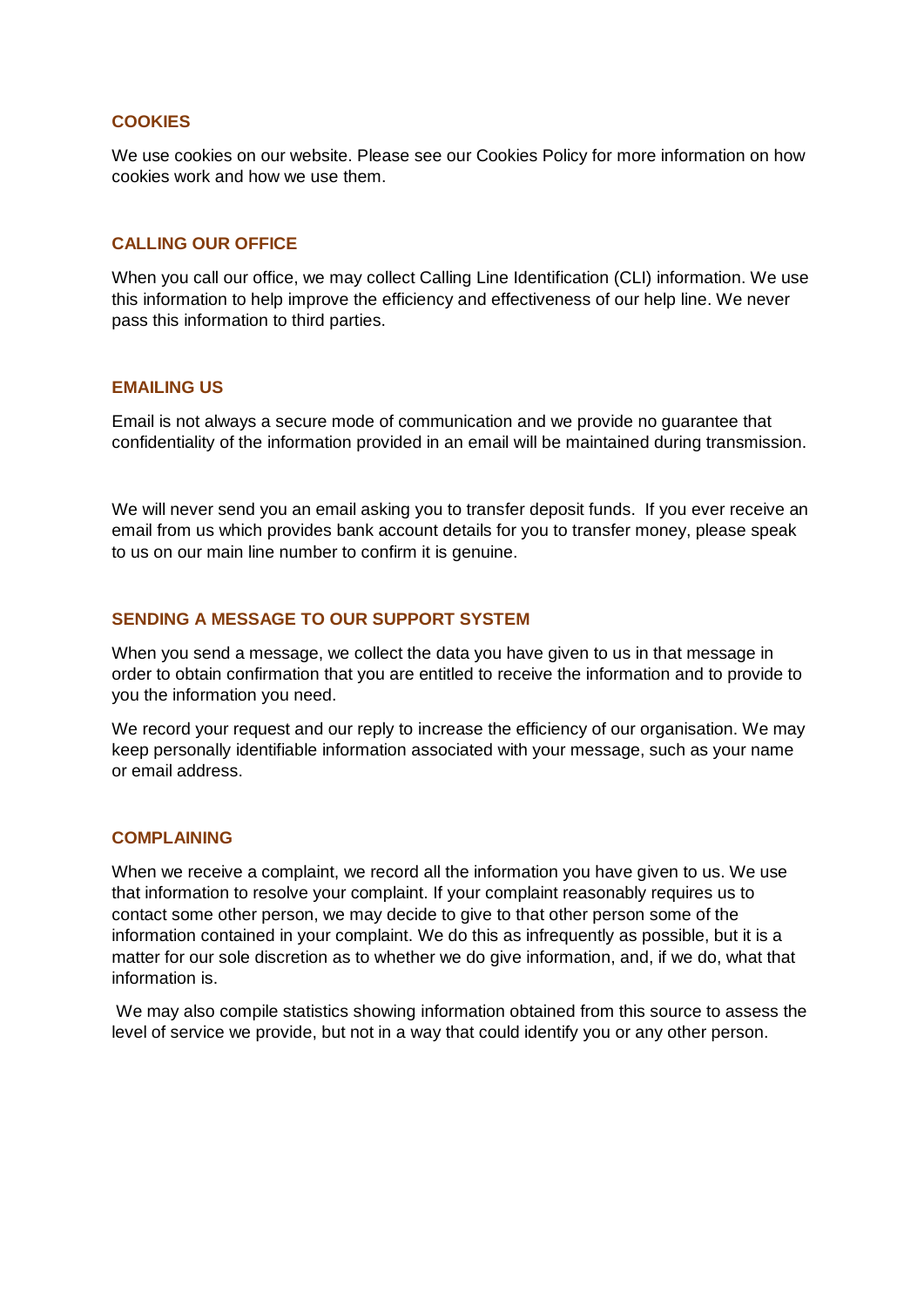### **JOB APPLICATION AND EMPLOYMENT**

If you send us information in connection with a job application, we may keep it for up to three years in case we decide to contact you at a later date.

If we employ you, we collect information about you and your work from time to time throughout the period of your employment. This information will be used only for purposes directly relevant to your employment. After your employment has ended, we will keep your file for six years before destroying or deleting it.

### **CONTENT YOU PROVIDE TO US**

If you provide information to us with a view to it being read, copied, downloaded or used by other people, we accept no responsibility for what that third party may do with it. It is up to you to satisfy yourself about the privacy level of every person who might see your information. If it is available to all the World, you have no control whatsoever as to how it is used.

#### **MARKETING INFORMATION**

With your permission we pass your email address and name to selected associates whom we consider may provide services or products you would find useful. You may opt out of this service at any time by instructing us at info@romeomortgagesolutions.co.uk

### **INFORMATION WE OBTAIN FROM THIRD PARTIES**

Although we do not disclose your personal information to any third party (except as set out in this notice), we do receive data which is indirectly made up from your personal information, from software services such as Google Analytics and others. No such information is identifiable to you.

### **AFFILIATE INFORMATION**

This is information given to us by you in your capacity as an affiliate of us or a customer or client of ours. Such information is retained for business use only. We undertake to preserve the confidentiality of the information and of the terms of our relationship. It is not used for any other purpose. We expect any affiliate to agree to reciprocate this policy. As an exception to this, we have the right to disclose your first name and URL of your affiliate connection to other affiliates and to any other person or organisation, on and off site. The reason is solely to enable us to mention winners and others whose performance as an affiliate is in some way outstanding.

## **DISCLOSURE TO GOVERNMENT AND THEIR AGENCIES**

We are subject to the law like everyone else. We may be required to give information to legal authorities if they so request or if they have the proper authorisation such as a search warrant or court order.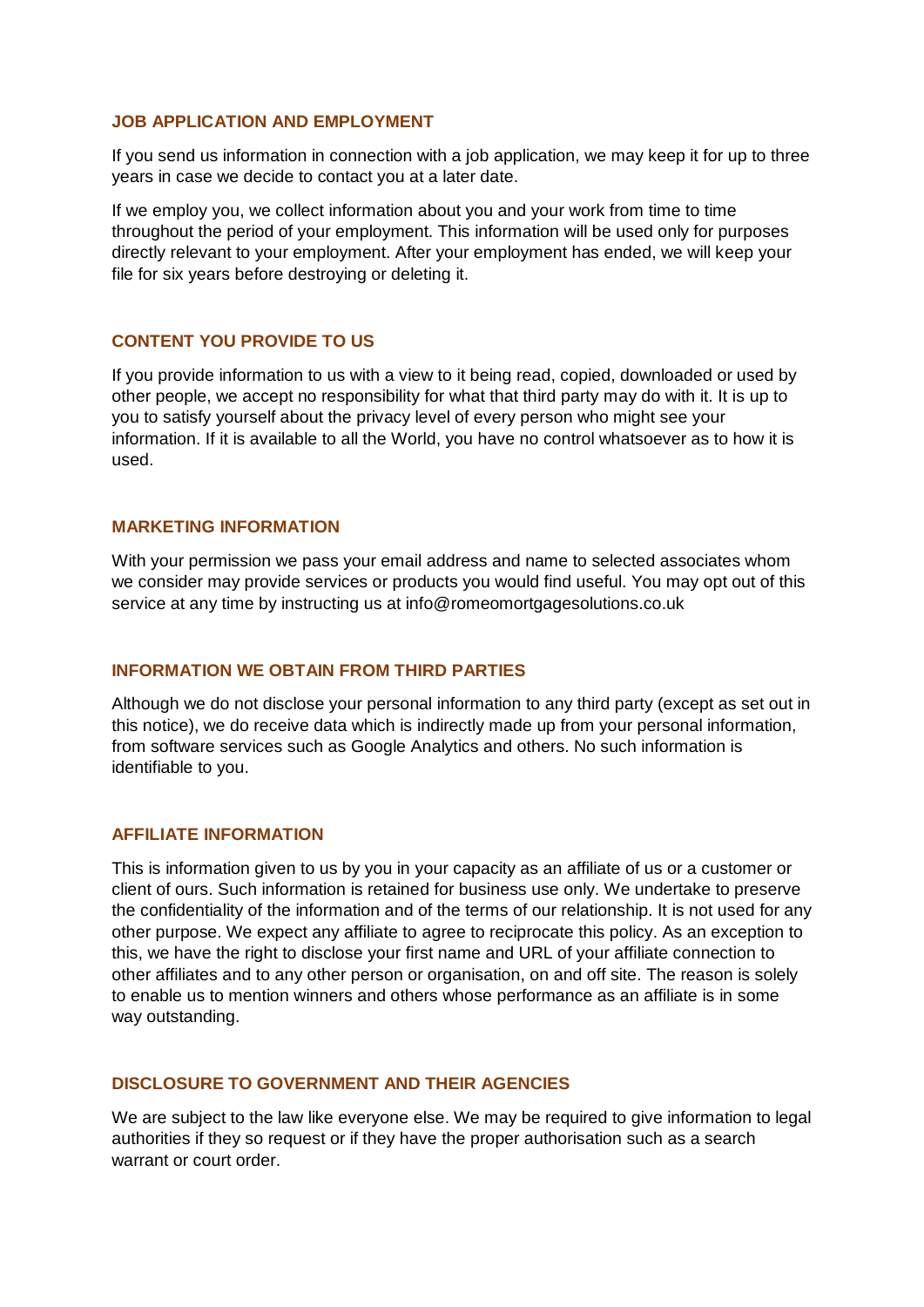### **REVIEW OR UPDATE PERSONALLY IDENTIFIABLE INFORMATION**

At any time, you may review or update the personally identifiable information that we hold about you by contacting us at the address below. To better safeguard your information, we will also take reasonable steps to verify your identity before granting access or making corrections to your info

Romeo Mortgage Solutions, 7 Morston Court, Aisecombe Way, Weston Super Mare, BS22 8NG.

# **SALE OF YOUR PERSONAL INFORMATION**

Except as specified above, we do not rent, sell or otherwise disclose any of your information to any person outside our business.

### **DATA MAY BE "PROCESSED" OUTSIDE THE UK**

Our websites are hosted in the EU. We also use outsourced services in countries outside the EU from time to time in other aspects of our business. Accordingly, data obtained within the UK may be "processed" outside the UK and data obtained in any other country may be processed within or outside that country.

### **COMPLIANCE WITH THE LAW**

This privacy policy has been compiled so as to comply with the law of every jurisdiction in which we aim to do business. If you think it fails to satisfy the law of your country, we should like to hear from you, but ultimately it is your choice as to whether you wish to use our website.

### **REMOVAL OF YOUR INFORMATION**

If you wish us to remove personally identifiable information from our website, you may contact us at info@romeomortgagesolutions.co.uk. To better safeguard your information, we will also take reasonable steps to verify your identity before granting access or making corrections to your information.

### **JURISDICTION**

Disputes relating to the use of our website will be subject to the jurisdiction of the English courts.

# **COPYRIGHT**

All material on our website which has been created by us is subject to copyright under UK law and we reserve all rights associated with that content. Parts of the website may be